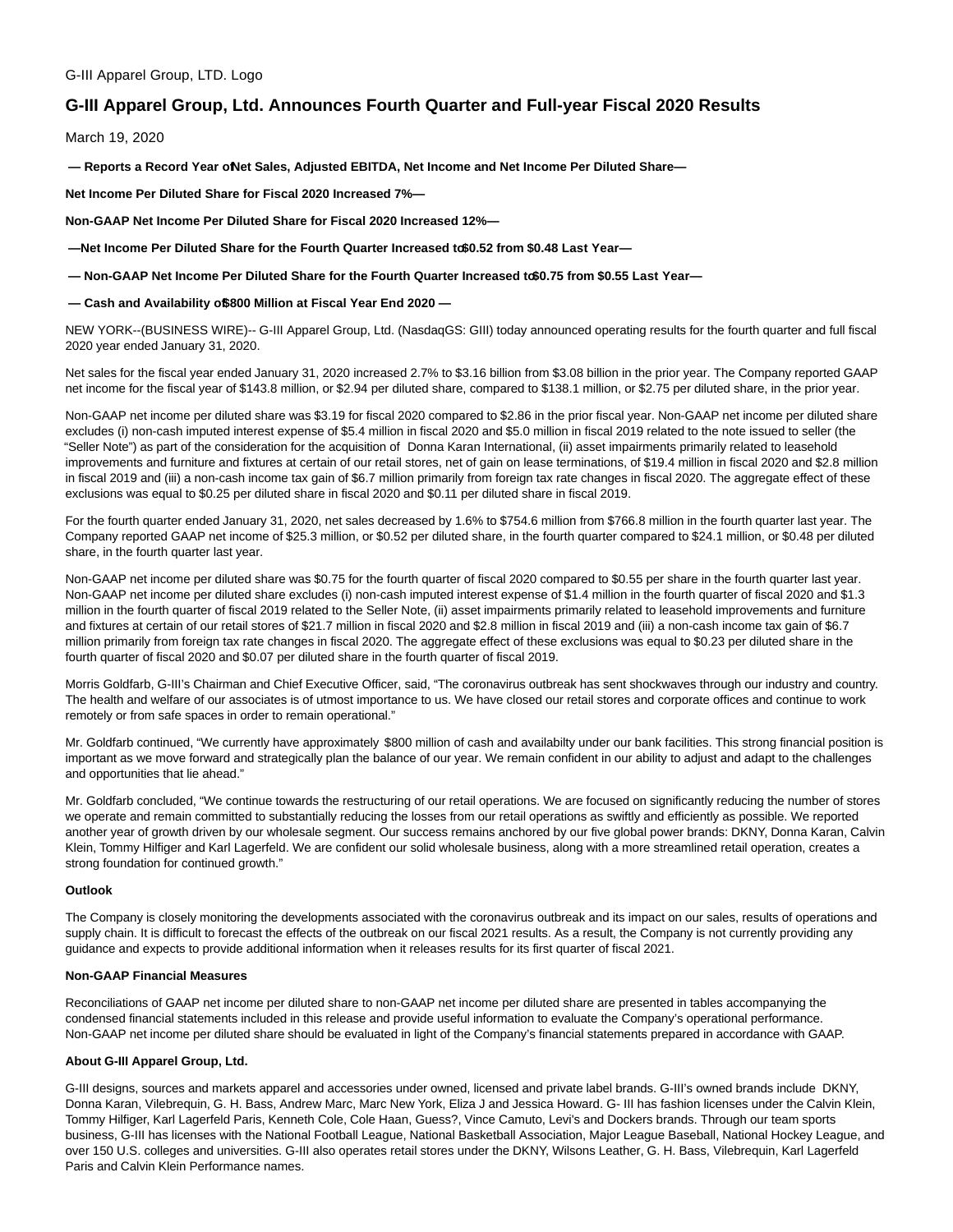Statements concerning G-III's business outlook or future economic performance, anticipated revenues, expenses or other financial items; restructuring plans; product introductions and plans and objectives related thereto; and statements concerning assumptions made or expectations as to any future events, conditions, performance or other matters are "forward-looking statements" as that term is defined under the Federal Securities laws. Forwardlooking statements are subject to risks, uncertainties and factors which include, but are not limited to, reliance on licensed product, reliance on foreign manufacturers, risks of doing business abroad, the current economic and credit environment, the nature of the apparel industry, including changing customer demand and tastes, customer concentration, seasonality, risks of operating a retail business, risks related to G-III's ability to reduce the losses incurred in its retail operations, customer acceptance of new products, the impact of competitive products and pricing, dependence on existing management, possible disruption from acquisitions, risks from the outbreak of the coronavirus, the impact on G-III's business of the imposition of tariffs by the United States government and business and general economic conditions, as well as other risks detailed in G-III's filings with the Securities and Exchange Commission. G-III assumes no obligation to update the information in this release.

# **G-III APPAREL GROUP, LTD. AND SUBSIDIARIES (Nasdaq: GIII) CONSOLIDATED STATEMENTS OF INCOME**

(In thousands, except per share amounts**)**

|                                                      | <b>Three Months Ended</b><br>January 31, |           | <b>Year Ended</b><br>January 31, |                          |
|------------------------------------------------------|------------------------------------------|-----------|----------------------------------|--------------------------|
|                                                      | 2020                                     | 2019      | 2020                             | 2019                     |
|                                                      | (Unaudited)                              |           | (Unaudited)                      |                          |
|                                                      |                                          |           |                                  |                          |
| Net sales                                            | \$754,617                                | \$766,785 | \$3,160,464                      | \$3,076,208              |
| Cost of goods sold                                   | 503,529                                  | 507,847   | 2,042,524                        | 1,969,099                |
| Gross profit                                         | 251,088                                  | 258,938   | 1,117,940                        | 1,107,109                |
|                                                      |                                          |           |                                  |                          |
| Selling, general and administrative expenses         | 187,293                                  | 201,780   | 832,180                          | 834,763                  |
| Depreciation and amortization                        | 9,772                                    | 9,951     | 38,735                           | 38,819                   |
| Asset impairments, net of gain on lease terminations | 21,717                                   | 2,813     | 19,371                           | 2,813                    |
| Operating profit                                     | 32,306                                   | 44,394    | 227,654                          | 230,714                  |
|                                                      |                                          |           |                                  |                          |
| Other loss                                           | (427)<br>$\lambda$                       | (2,657)   | (1, 149)<br>$\mathcal{L}$        | (2,960)<br>$\mathcal{E}$ |
| Interest and financing charges, net                  | (10, 784)                                | (11, 771) | (44, 407)<br>$\lambda$           | (43, 924)<br>$\lambda$   |
| Income before income taxes                           | 21,095                                   | 29,966    | 182,098                          | 183,830                  |
|                                                      |                                          |           |                                  |                          |
| Income tax expense (benefit)                         | (4, 193)                                 | 5,886     | 38,261                           | 45,763                   |
|                                                      |                                          |           |                                  |                          |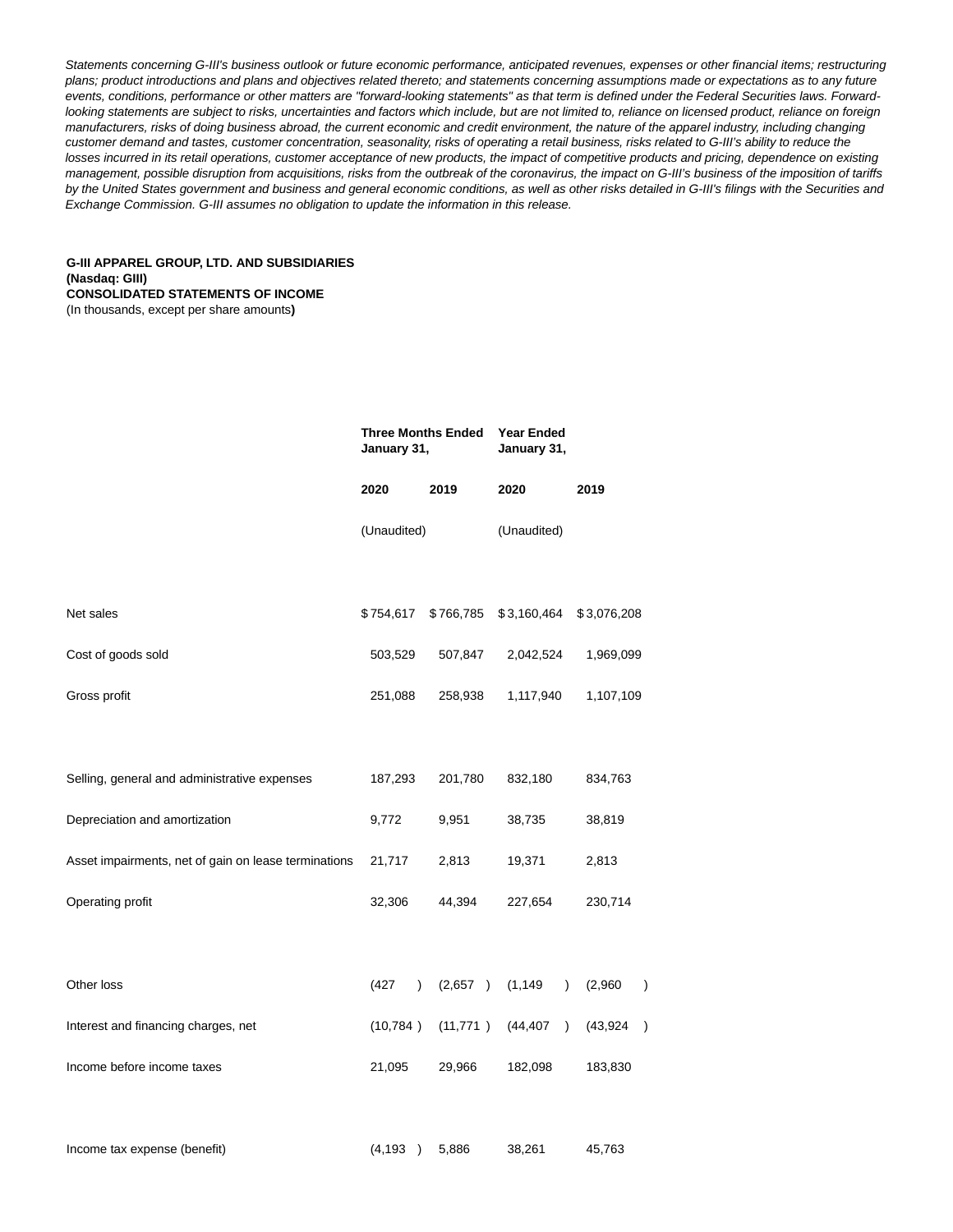Net income per common share:

| <b>Basic</b>                         | \$0.53 | \$0.49 | \$2.98 | \$2.81 |
|--------------------------------------|--------|--------|--------|--------|
| <b>Diluted</b>                       | \$0.52 | \$0.48 | \$2.94 | \$2.75 |
|                                      |        |        |        |        |
| Weighted average shares outstanding: |        |        |        |        |
| <b>Basic</b>                         | 47,841 | 49,032 | 48,209 | 49,140 |

Diluted 48,484 50,088 48,895 50,274

# **Selected Balance Sheet Data (in thousands): At January 31,**

|                                   | 2020        | 2019      |  |
|-----------------------------------|-------------|-----------|--|
|                                   | (Unaudited) |           |  |
|                                   |             |           |  |
| Cash and cash equivalents         | \$197,372   | \$70,138  |  |
| Working capital                   | 754,728     | 673,107   |  |
| Inventories                       | 551,918     | 576,383   |  |
| Total assets (1)                  | 2,565,137   | 2,208,058 |  |
| Long-term debt                    | 397,467     | 386,604   |  |
| Operating lease liabilities (2)   | 312,206     |           |  |
| <b>Total Stockholders' Equity</b> | 1,290,672   | 1,189,009 |  |

(1) Total assets now include operating lease assets of \$270.0 million as of January 31, 2020 in accordance with ASC 842, Leases.

(2) These liabilities are now included in accordance with ASC 842.

#### **G-III APPAREL GROUP, LTD. AND SUBSIDIARIES RECONCILIATION OF GAAP NET INCOME PER SHARE TO NON-GAAP NET INCOME PER SHARE**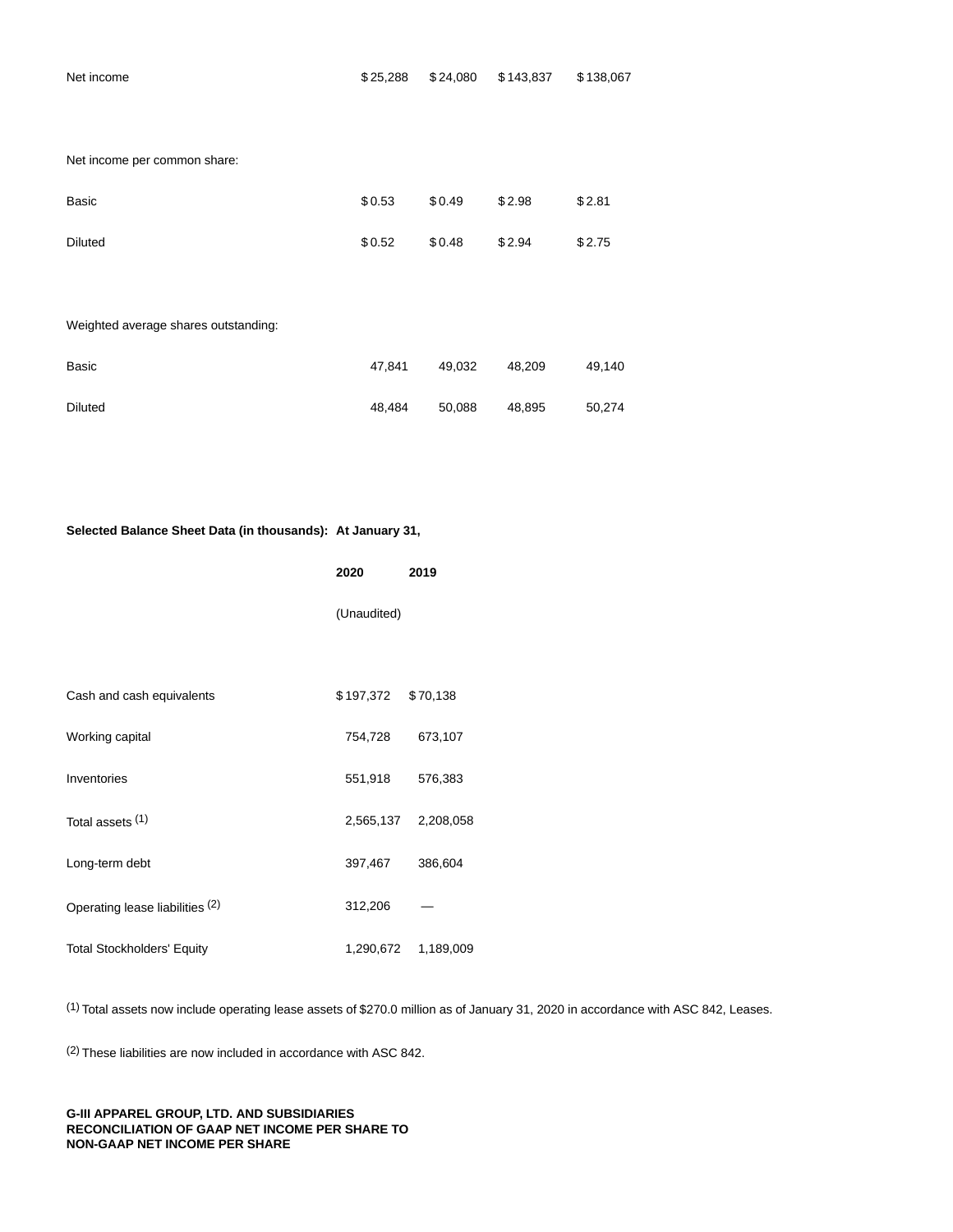#### **Three Months Ended Year Ended**

|                                                                  | January 31, |         | January 31, |        |  |
|------------------------------------------------------------------|-------------|---------|-------------|--------|--|
|                                                                  | 2020        | 2019    | 2020        | 2019   |  |
|                                                                  | (Unaudited) |         | (Unaudited) |        |  |
| GAAP diluted net income per common share                         | \$0.52      | \$0.48  | \$2.94      | \$2.75 |  |
|                                                                  |             |         |             |        |  |
| Excluded from non-GAAP:                                          |             |         |             |        |  |
| Non-cash imputed interest                                        | 0.03        | 0.04    | 0.11        | 0.10   |  |
| Asset impairments, net of gain on lease terminations             | 0.45        | 0.05    | 0.40        | 0.05   |  |
| Income tax impact of non-GAAP adjustments                        | (0.11)      | (0.02)  | (0.12)      | (0.04) |  |
| Foreign tax rate changes                                         | (0.14)      |         | (0.14)      |        |  |
|                                                                  |             |         |             |        |  |
| Non-GAAP diluted net income per common share, as defined \$ 0.75 |             | \$ 0.55 | \$3.19      | \$2.86 |  |

Non-GAAP diluted net income per common share is a "non-GAAP financial measure" that excludes non-cash imputed interest expense, asset impairments primarily related to leasehold improvements, furniture and fixtures and operating lease assets at certain of our retail stores, net of gain on lease terminations, and a non-cash income tax gain from foreign tax rate changes. The income tax impact of non-GAAP adjustments is calculated using the effective tax rates for the respective periods. Management believes that this non-GAAP financial measure provides meaningful supplemental information regarding our performance by excluding items that are not indicative of our core business operating results. Management uses this non-GAAP financial measure to assess our performance on a comparative basis and believes that it is also useful to investors to enable them to assess our performance on a comparative basis across historical periods and facilitate comparisons of our operating results to those of our competitors. The presentation of this financial information is not intended to be considered in isolation or as a substitute for, or superior to, the financial information prepared and presented in accordance with GAAP.

# **G-III APPAREL GROUP, LTD. AND SUBSIDIARIES RECONCILIATION OF NET INCOME TO ADJUSTED EBITDA**

(In thousands)

| Year Ended                        | Year Ended  |
|-----------------------------------|-------------|
| January 31, 2020 January 31, 2019 |             |
| (Unaudited)                       | (Unaudited) |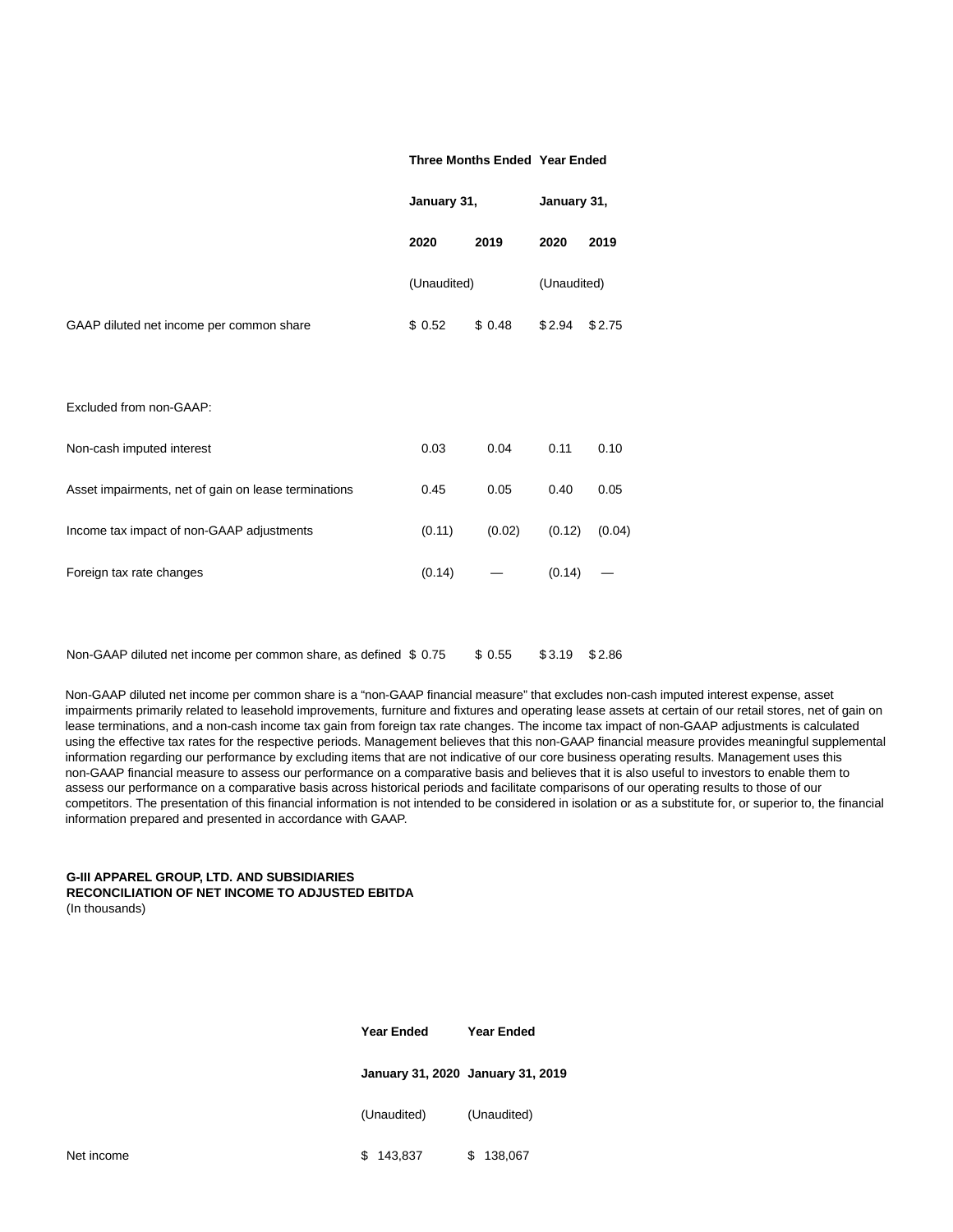| Asset impairments, net of gain on lease terminations |   | 19,371  |   | 2,813   |
|------------------------------------------------------|---|---------|---|---------|
| Depreciation and amortization                        |   | 38,735  |   | 38,819  |
| Interest and financing charges, net                  |   | 44,407  |   | 43,924  |
| Income tax expense                                   |   | 38,261  |   | 45,763  |
|                                                      |   |         |   |         |
| Adjusted EBITDA, as defined                          | S | 284.611 | S | 269.386 |

Adjusted EBITDA is a "non-GAAP financial measure" which represents earnings before depreciation and amortization, interest and financing charges, net, asset impairment charges primarily related to leasehold improvements, furniture and fixtures and operating lease assets at certain of our retail stores, net of gain on lease terminations and income tax expense. Adjusted EBITDA is being presented as a supplemental disclosure because management believes that it is a common measure of operating performance in the apparel industry. Adjusted EBITDA should not be construed as an alternative to net income, as an indicator of the Company's operating performance, or as an alternative to cash flows from operating activities as a measure of the Company's liquidity, as determined in accordance with GAAP.

# **G-III APPAREL GROUP, LTD. AND SUBSIDIARIES RECONCILIATION OF NET INCOME TO NON-GAAP NET INCOME**

(In thousands)

|                                                      | <b>Year Ended</b> |                                   | <b>Year Ended</b> |             |
|------------------------------------------------------|-------------------|-----------------------------------|-------------------|-------------|
|                                                      |                   | January 31, 2020 January 31, 2019 |                   |             |
|                                                      |                   | (Unaudited)                       |                   | (Unaudited) |
| Net income                                           | \$                | 143,837                           | \$                | 138,067     |
|                                                      |                   |                                   |                   |             |
| Excluded from non-GAAP:                              |                   |                                   |                   |             |
| Non-cash imputed interest                            |                   | 5,391                             |                   | 4,951       |
| Asset impairments, net of gain on lease terminations |                   | 19,371                            |                   | 2,813       |
| Income tax impact of non-GAAP adjustments            |                   | (5,744)                           |                   | (1,932)     |
| Foreign tax rate changes                             |                   | (6,685)                           |                   |             |
|                                                      |                   |                                   |                   |             |
| Non-GAAP net income, as defined                      | \$                | 156,170                           | \$                | 143,899     |

Non-GAAP net income is a "non-GAAP financial measure" that excludes non-cash imputed interest, asset impairment charges primarily related to leasehold improvements, furniture and fixtures and operating lease assets at certain of our retail stores, net of gain on lease terminations, and a non-cash income tax gain from foreign tax rate changes. The income tax impact of non-GAAP adjustments is calculated using the effective tax rates for the respective periods. Management believes that this non-GAAP financial measure provides meaningful supplemental information regarding our